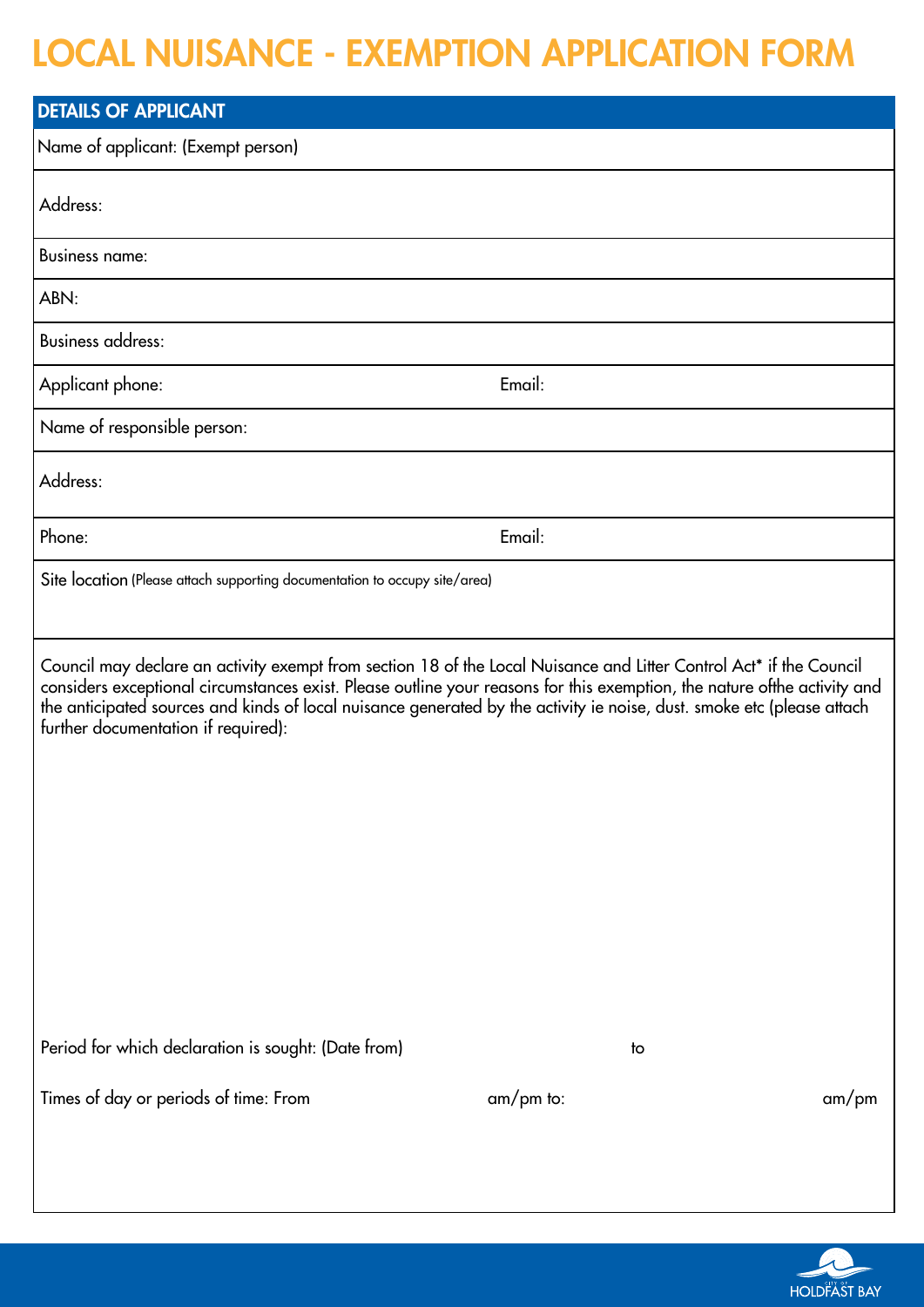## LOCAL NUISANCE - EXEMPTION APPLICATION FORM

| <b>ATTACHMENTS:</b>                                                                                                                                                                         |                                                                                                                                                                                                                                                                                                                                                                                                                                                                                                                              |  |
|---------------------------------------------------------------------------------------------------------------------------------------------------------------------------------------------|------------------------------------------------------------------------------------------------------------------------------------------------------------------------------------------------------------------------------------------------------------------------------------------------------------------------------------------------------------------------------------------------------------------------------------------------------------------------------------------------------------------------------|--|
|                                                                                                                                                                                             | A scaled site map - detail area/s relevant to the exemption                                                                                                                                                                                                                                                                                                                                                                                                                                                                  |  |
|                                                                                                                                                                                             | Site nuisance management plan                                                                                                                                                                                                                                                                                                                                                                                                                                                                                                |  |
|                                                                                                                                                                                             | Approval to occupy site/area                                                                                                                                                                                                                                                                                                                                                                                                                                                                                                 |  |
|                                                                                                                                                                                             | Communication strategy                                                                                                                                                                                                                                                                                                                                                                                                                                                                                                       |  |
|                                                                                                                                                                                             | Any current permits, licences or consents ie Development Approval, liquor licence                                                                                                                                                                                                                                                                                                                                                                                                                                            |  |
|                                                                                                                                                                                             | Other (including supporting documentation)                                                                                                                                                                                                                                                                                                                                                                                                                                                                                   |  |
|                                                                                                                                                                                             |                                                                                                                                                                                                                                                                                                                                                                                                                                                                                                                              |  |
|                                                                                                                                                                                             |                                                                                                                                                                                                                                                                                                                                                                                                                                                                                                                              |  |
|                                                                                                                                                                                             |                                                                                                                                                                                                                                                                                                                                                                                                                                                                                                                              |  |
|                                                                                                                                                                                             |                                                                                                                                                                                                                                                                                                                                                                                                                                                                                                                              |  |
| <b>Site Nuisance Management Plan:</b>                                                                                                                                                       |                                                                                                                                                                                                                                                                                                                                                                                                                                                                                                                              |  |
| For the purposes of section 19(2)(2) of the Local Nuisance and Litter Control Act a Site Nuisance Management Plan<br>must accompany this application and include the following information: |                                                                                                                                                                                                                                                                                                                                                                                                                                                                                                                              |  |
|                                                                                                                                                                                             | 1. an assessment of the potential for local nuisance and the number of residential and commercial premises<br>occupied by persons likely to be affected by the local nuisance:                                                                                                                                                                                                                                                                                                                                               |  |
|                                                                                                                                                                                             | 2. a map showing $-$                                                                                                                                                                                                                                                                                                                                                                                                                                                                                                         |  |
| $\bullet$                                                                                                                                                                                   | the proposed location of the activity and the likely fixed sources of local nuisance (for example, in the case of a<br>concert, the location and orientation of stages and speakers);                                                                                                                                                                                                                                                                                                                                        |  |
| and                                                                                                                                                                                         |                                                                                                                                                                                                                                                                                                                                                                                                                                                                                                                              |  |
|                                                                                                                                                                                             | the location of premises occupied by potentially affected persons and the distance of the premises from those<br>sources;                                                                                                                                                                                                                                                                                                                                                                                                    |  |
|                                                                                                                                                                                             | 3. the name and contact details of the responsible person in relation to the activity;                                                                                                                                                                                                                                                                                                                                                                                                                                       |  |
|                                                                                                                                                                                             | 4. the proposed strategy for minimising, managing and monitoring the effects of the local nuisance on potentially<br>affected persons;                                                                                                                                                                                                                                                                                                                                                                                       |  |
|                                                                                                                                                                                             | 5. the proposed communication strategy for communicating with potentially affected persons;                                                                                                                                                                                                                                                                                                                                                                                                                                  |  |
|                                                                                                                                                                                             | 6. a copy of the notice (forming part of the communication strategy) proposed to be given to those persons to notify<br>them of the activity, which must include the following details:                                                                                                                                                                                                                                                                                                                                      |  |
| $\bullet$<br>٠<br>٠<br>٠<br>٠                                                                                                                                                               | the nature of the proposed activity;<br>the start and finish dates for the activity;<br>the daily start and finish times for the activity;<br>the anticipated sources of local nuisance generated by the activity;<br>the proposed measures to be implemented to minimise the local nuisance;<br>the name and contact details of the person who may be contacted by potentially affected persons regarding<br>concerns or complaints in relation to the activity;<br>such other details as the relevant council may require; |  |